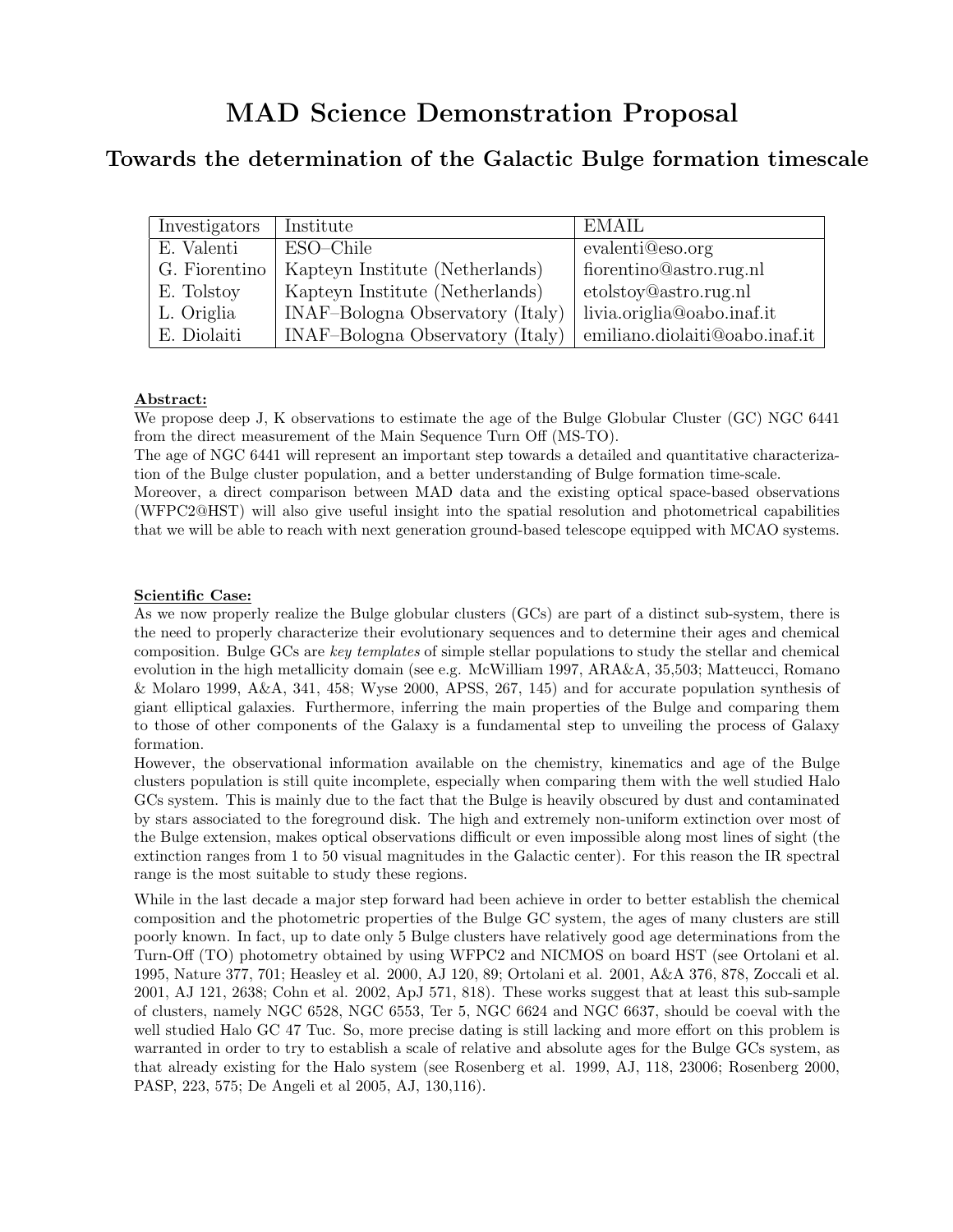### Targets and integration time

NGC 6441 is a high density ( $log\rho=5.8$ , Djorgovski 1993), massive ( $M_V=9.64$ , Harris 1996) and moderately reddened  $(E(B-V)=0.52$ , Valenti, Ferraro & Origlia 2007) cluster located in the outer Bulge region. Since the discovery by Rich et al. (1997) of an extended blue HB in its HST CMD, NGC 6441 has been subject of several optical photometric studies (see e.g. Moehler et al 1999; Piotto et al. 2002; Busso et al. 2007; and reference therein) aimed at explaining this puzzling feature. In fact, given its high metallicity ([Fe/H]=-0.50, Origlia, Valenti & Rich 2008), one would expect for this cluster a canonical HB morphology such a red clump, compressed against the RGB, and not a component that extends blueward across the instability strip and terminates in a blue tail. None of the photometric studies available in the literature have explored this cluster down to the MS-TO.

Here we propose a program which exploits the potential of MAD to derive the age of this Bulge GC from the direct measure of the TO level. For this reason we need deep and high resolution photometry down to J=22.5 and K=21.5 of a  $1 \times 1$ ' field located 47" from the cluster center.

The presence of several RR Lyrae variables in this clusters will also allow us to obtain an accurate estimate of the distance modulus, thus reducing significantly the error on the derived age. In fact, by splitting the observations in long exposures - to reach 2 mag below the TO - and short exposures - in order to not saturate the HB - we could have at least three phase points of the bright known RR Lyrae variables. In particular, we plan to perform the short exposures by using the "mosaic template" with 5 pointing, in order to cover an area of  $2 \times 2$ . Due to very low light curve amplitudes in K band, these few phase-points will be enough to fix the K mean magnitudes, allowing us to accurately derive the distance modulus with an uncertainty less than 0.07 mag by using the Period-Luminosity-[Fe/H] relation in K band (Dall'Ora et al. 2007).

So these observations will not only provide the first determination of the age, but also the most accurate distance modulus, providing very solid basis for further studies of this very peculiar bulge GC.

Only with the high spatial resolution and diffraction limited performances provided by MAD over a moderate-large FoV  $(1' \times 1')$  we can obtain very deep and accurate photometry of such a crowded and reddened field. We plan to use those date to test a new version of STARFINDER (Diolaiti in prep.), software specifically designed to perform PSF-fitting of crowed field AO images, and comparing the results obtained on different instrument images, such NACO.

| Target   | R.A         | DEC                      | Filter |                 | Magnitudes Total integration | $\rm Field$       |
|----------|-------------|--------------------------|--------|-----------------|------------------------------|-------------------|
|          |             |                          |        |                 | $time$ (sec)                 | $(\text{arcmin})$ |
| NGC 6441 |             | 17 50 09.55 -37 03 28.90 |        | $J=16-22.5$     | 1200                         |                   |
| NGC 6441 | 17 50 09.55 | -37 03 28.90             | - K    | $K = 15 - 21.5$ | 3600                         |                   |
| NGC 6441 | 17 50 09.55 | $-370328.90$             |        | $J = 14-20$     | 100                          | $2x^2+1$          |
| NGC 6441 | 17 50 09.55 | -37 03 28.90             | K      | $K = 13-19$     | 100                          | $2x^2+1$          |